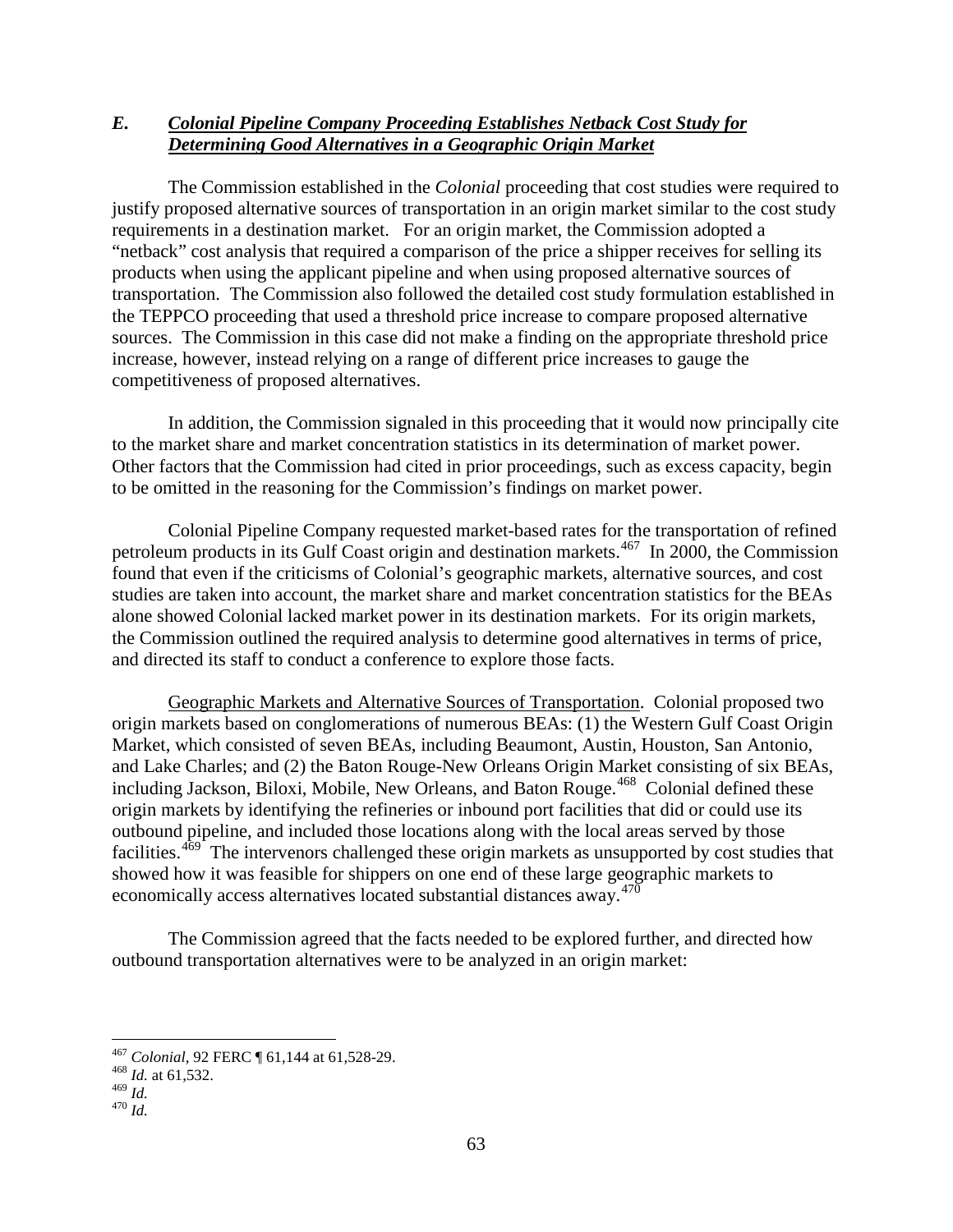Conceptually, the question to ask in defining origin markets is what are the "good" economic alternatives to shippers that would be putting products on the pipeline at each of Colonial's origin terminals for shipment to destination terminals by Colonial. The focus is on good alternatives to the shipper for getting the product out of a particular location or disposing of the product elsewhere. Thus, in determining whether proposed alternatives are good alternatives in terms of price, it is the netback to the shipper (price to shipper after all costs of delivery) that should be compared in determining good alternatives for origin markets. If the netback to the shipper from using a given potential alternative is not high enough to prevent Colonial from exercising market power, that alternative is not a good alternative and should not be included in the relevant origin geographic  $m$ arket.<sup>[471](#page-1-0)</sup>

Therefore, the Commission directed that for an outbound transportation alternative to be considered in the origin market it must provide the shipper a netback price for its commodity that includes all costs for delivering the product that is high enough to serve as a viable alternative in the event the applicant pipeline attempts to charge a monopolistic price. The Commission directed its staff to convene a conference to explore the facts regarding Colonial's origin markets.[472](#page-1-1)

Colonial defined its destination markets as the Beaumont-Port Arthur BEA, the Lafayette BEA, the Jackson BEA, and a conglomeration of the Baton Rouge and New Orleans BEAs.<sup>[473](#page-1-2)</sup> Only the Jackson and Baton Rouge-New Orleans destination markets were challenged.<sup>474</sup> For the Jackson BEA, Colonial provided market power statistics for the BEA alone and for the BEA plus certain external sources within 75 to 100 miles.<sup>[475](#page-1-4)</sup> Colonial justified the external sources through a detailed cost study, which included all alternatives as good alternatives whose costs were within a 0.5 cent threshold increase in Colonial's tariff transportation rate. The Commission noted that the threshold price increase methodology was the typically required analysis. "In demonstrating good alternatives in terms of price, the Commission typically requires that the alternatives be no higher than some threshold price, which is a given amount above the competitive or some other appropriate base price. The increase in price above the base price is the price increase threshold."<sup>476</sup>

Intervenors provided their own cost study which showed that even with a 45% increase over Colonial's tariff transportation rate, sources outside the Jackson BEA could serve only 4- 5% of the BEA area.<sup>[477](#page-1-6)</sup> The Commission agreed that serving only a fringe area of the BEA did not justify including the alternative source within the market power statistics.<sup>478</sup> However, the Commission found that the market power statistics for the Jackson BEA alone of 2500 for HHI and 25 percent for market share, which excluded external sources and eliminated contested

<span id="page-1-2"></span>

<span id="page-1-3"></span>

<span id="page-1-4"></span>

<span id="page-1-6"></span><span id="page-1-5"></span>

<span id="page-1-1"></span><span id="page-1-0"></span><sup>&</sup>lt;sup>471</sup> *Id.*<br>
<sup>472</sup> *Colonial*, 92 FERC ¶ 61,144 at 61,532-33.<br>
<sup>473</sup> *Id.* at 61,533.<br>
<sup>474</sup> *Id.* at 61,538.<br>
<sup>475</sup> *Id.* at 61,533-34.<br>
<sup>476</sup> *Id.* at 61,534 n.20.<br>
<sup>477</sup> *Colonial*, 92 FERC ¶ 61,144 at 61,534-35.<br>
<sup>478</sup>

<span id="page-1-7"></span>